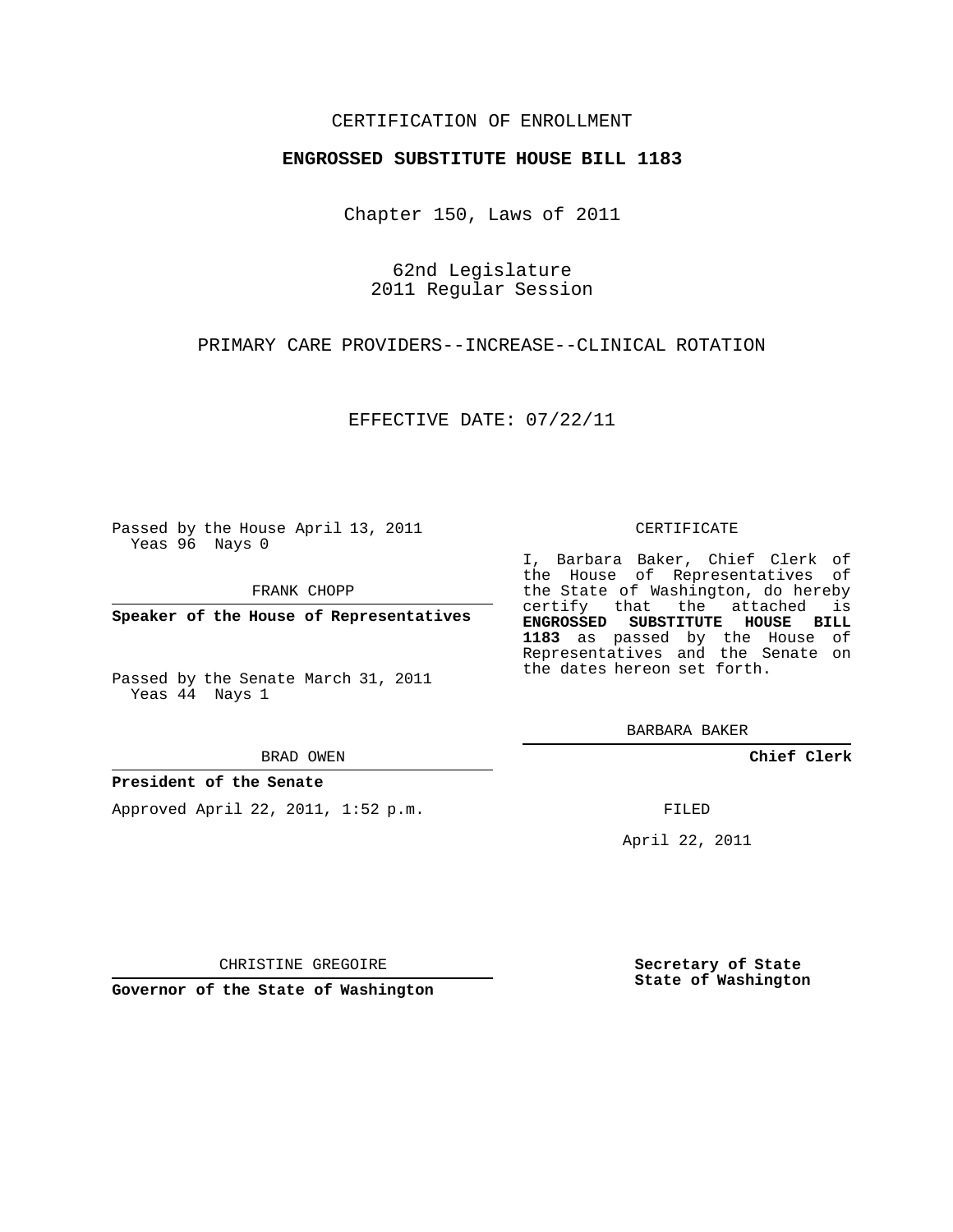# **ENGROSSED SUBSTITUTE HOUSE BILL 1183** \_\_\_\_\_\_\_\_\_\_\_\_\_\_\_\_\_\_\_\_\_\_\_\_\_\_\_\_\_\_\_\_\_\_\_\_\_\_\_\_\_\_\_\_\_

\_\_\_\_\_\_\_\_\_\_\_\_\_\_\_\_\_\_\_\_\_\_\_\_\_\_\_\_\_\_\_\_\_\_\_\_\_\_\_\_\_\_\_\_\_

## AS AMENDED BY THE SENATE

Passed Legislature - 2011 Regular Session

# **State of Washington 62nd Legislature 2011 Regular Session**

**By** House Health Care & Wellness (originally sponsored by Representatives Johnson, Cody, Ross, Kenney, Warnick, Maxwell, Schmick, Taylor, Hope, Haler, Goodman, Hinkle, Dickerson, McCune, Rodne, Armstrong, Ryu, Seaquist, Pedersen, Liias, Eddy, Appleton, Klippert, Kretz, Hasegawa, Fagan, Asay, Chandler, Angel, Ahern, and Stanford)

READ FIRST TIME 02/04/11.

 1 AN ACT Relating to increasing the number of primary health care 2 providers in Washington; adding new sections to chapter 28B.115 RCW; 3 and creating a new section.

4 BE IT ENACTED BY THE LEGISLATURE OF THE STATE OF WASHINGTON:

 NEW SECTION. **Sec. 1.** The legislature finds that a severe shortage of primary health care providers exists in Washington, particularly in rural and underserved areas of the state. The legislature further finds that an over reliance on specialty health care at the expense of primary care results in a health care system that is less efficient. The legislature further finds that institutions of higher education must produce more primary care providers. The legislature further finds that the efficient use of clinical sites for rotations will expand the supply of primary care providers. The legislature further finds that expanding residency programs in community health centers will increase residents' exposure to primary care practice.

16 NEW SECTION. **Sec. 2.** A new section is added to chapter 28B.115 17 RCW to read as follows:

18 Any osteopathic or allopathic medical school receiving state funds